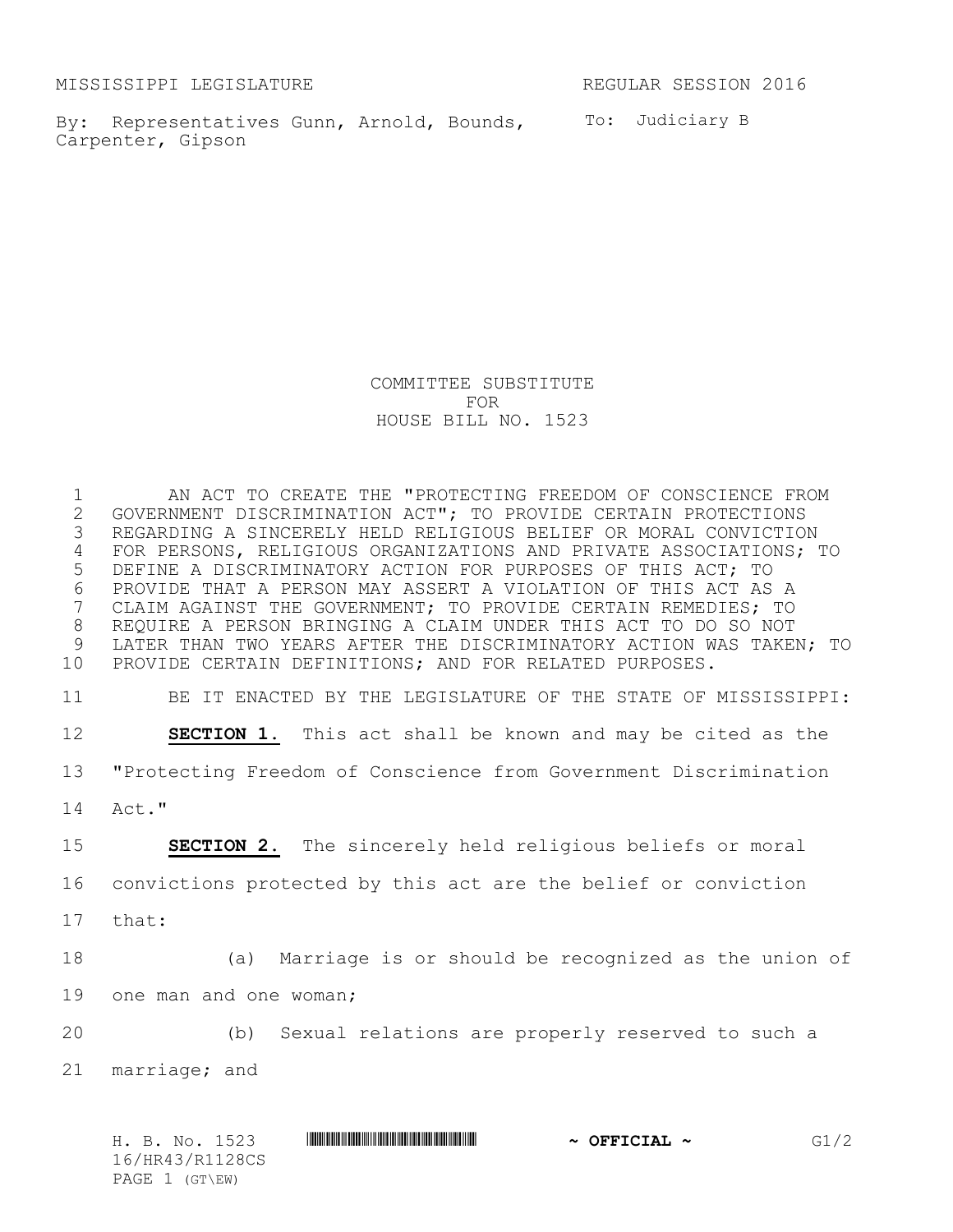(c) Male (man) or female (woman) refer to an individual's immutable biological sex as objectively determined by anatomy and genetics at time of birth.

 **SECTION 3.** (1) The state government shall not take any discriminatory action against a religious organization wholly or partially on the basis that such organization:

 (a) Solemnizes or declines to solemnize any marriage, or provides or declines to provide services, accommodations, facilities, goods or privileges for a purpose related to the solemnization, formation, celebration or recognition of any marriage, based upon or in a manner consistent with a sincerely held religious belief or moral conviction described in Section 3 of this act;

 (b) Makes any employment-related decision, including but not limited to, the decision whether or not to hire, terminate or discipline an individual whose conduct or religious beliefs are inconsistent with those of the religious organization, based upon or in a manner consistent with a sincerely held religious belief or moral conviction described in Section 3 of this act; or

 (c) Makes any decision concerning the sale, rental, occupancy of, or terms and conditions of occupying a dwelling or other housing under its control, based upon or in a manner consistent with a sincerely held religious belief or moral conviction described in Section 3 of this act.

H. B. No. 1523 \*HR43/R1128CS\* **~ OFFICIAL ~** 16/HR43/R1128CS PAGE 2 (GT\EW)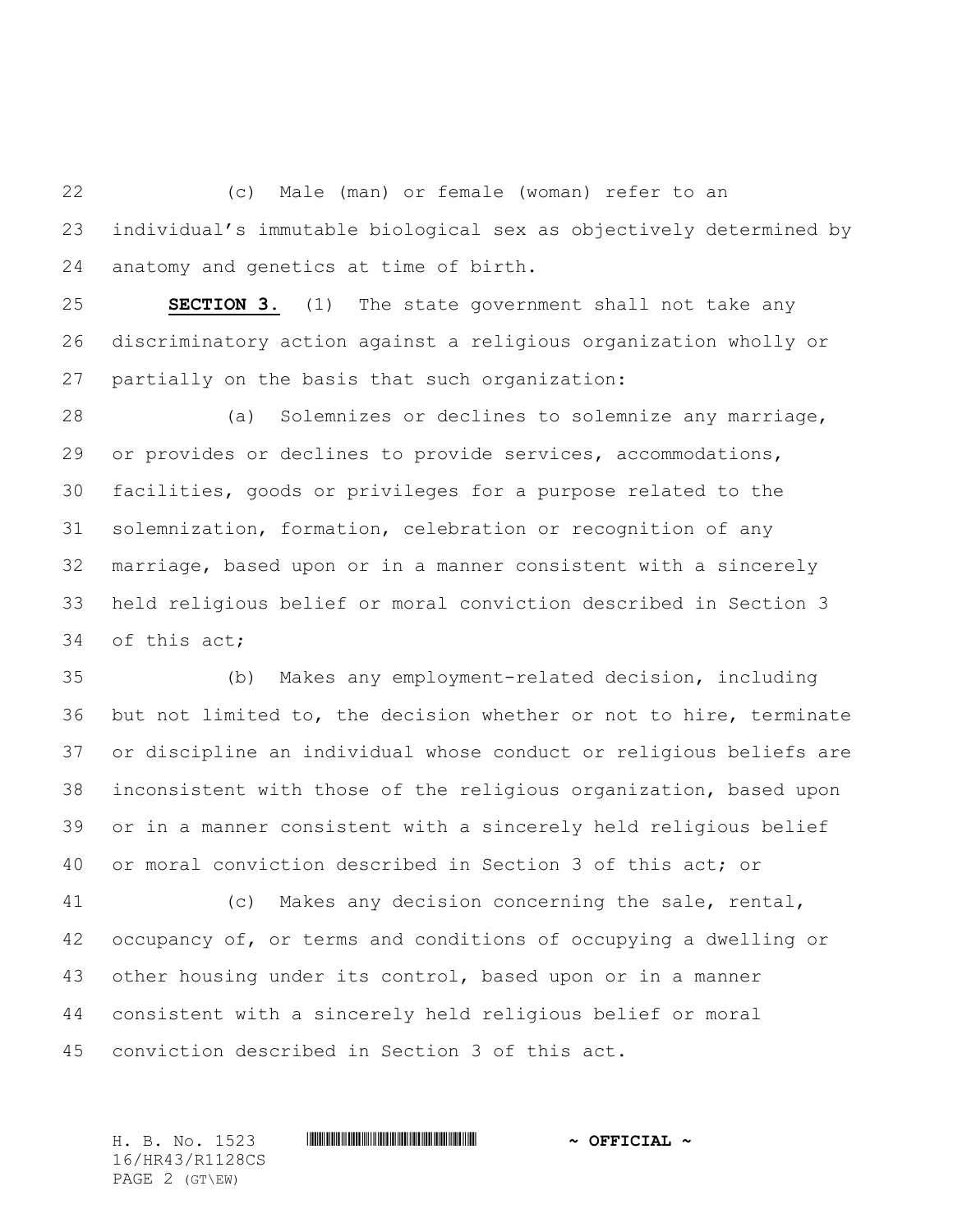(2) The state government shall not take any discriminatory action against a religious organization that advertises, provides or facilitates adoption or foster care, wholly or partially on the basis that such organization has provided or declined to provide any adoption or foster care service, or related service, based upon or in a manner consistent with a sincerely held religious belief or moral conviction described in Section 3 of this act.

 (3) The state government shall not take any discriminatory action against a person who the state grants custody of a foster or adoptive child, or who seeks from the state custody of a foster or adoptive child, wholly or partially on the basis that the person guides, instructs or raises a child, or intends to guide, instruct, or raise a child based upon or in a manner consistent with a sincerely held religious belief or moral conviction described in Section 3 of this act.

 (4) The state government shall not take any discriminatory action against a person wholly or partially on the basis that the person declines to participate in the provision of treatments, counseling, or surgeries related to sex reassignment or gender identity transitioning or declines to participate in the provision of psychological, counseling, or fertility services based upon a sincerely held religious belief or moral conviction described in Section 3 of this act. This subsection (4) shall not be construed to allow any person to deny visitation, recognition of a designated representative for health care decision-making, or

H. B. No. 1523 **. WALLER WEIGHT AND ALL AND A STATE OF PETCIAL ~** 16/HR43/R1128CS PAGE 3 (GT\EW)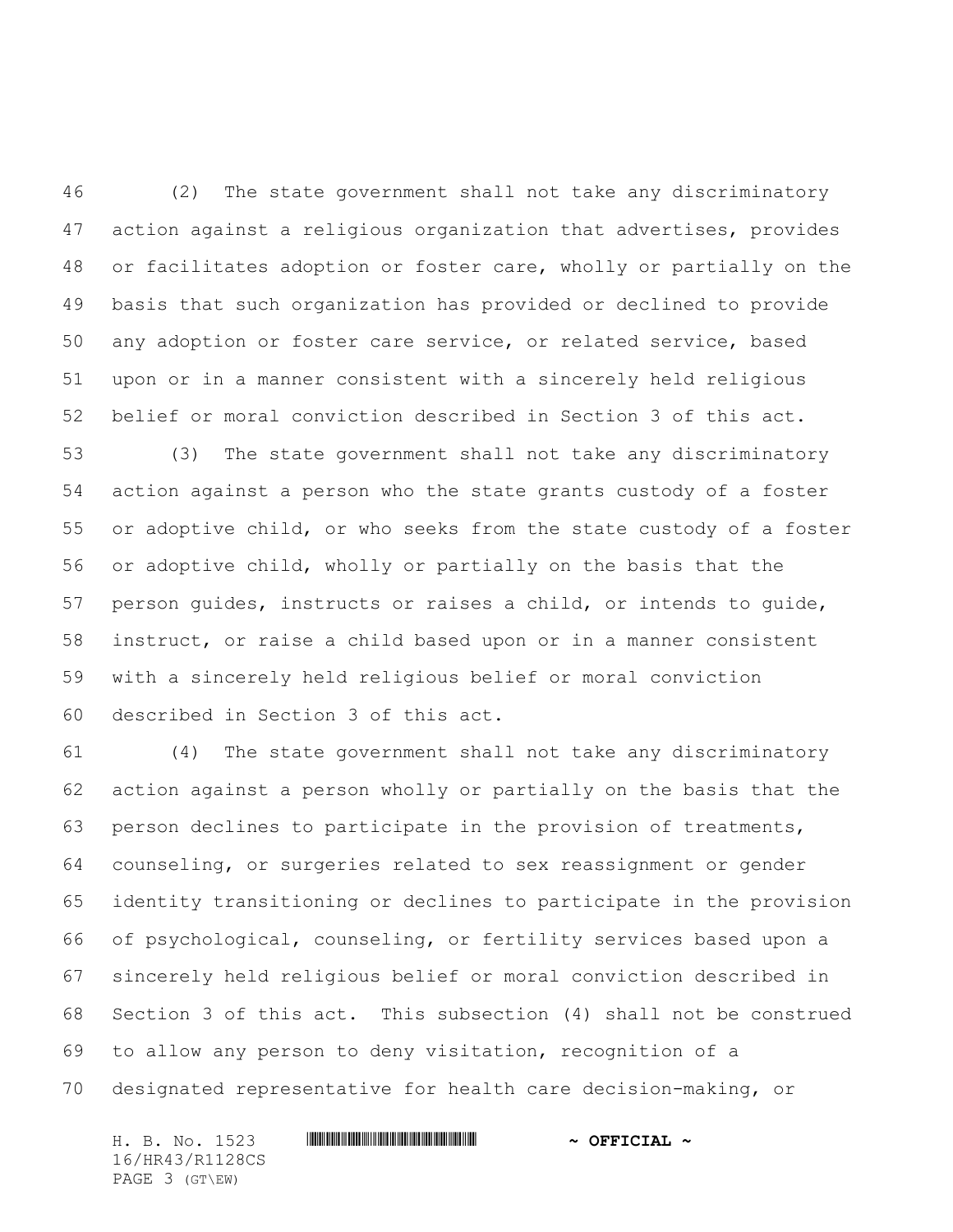emergency medical treatment necessary to cure an illness or injury as required by law.

 (5) The state government shall not take any discriminatory action against a person wholly or partially on the basis that the person has provided or declined to provide the following services, accommodations, facilities, goods, or privileges for a purpose related to the solemnization, formation, celebration, or recognition of any marriage, based upon or in a manner consistent with a sincerely held religious belief or moral conviction described in Section 3 of this act:

81 (a) Photography, poetry, videography, disc-jockey services, wedding planning, printing, publishing or similar marriage-related goods or services; or

 (b) Floral arrangements, dress making, cake or pastry artistry, assembly-hall or other wedding-venue rentals, limousine or other car-service rentals, jewelry sales and services, or similar marriage-related services, accommodations, facilities or goods.

 (6) The state government shall not take any discriminatory action against a person wholly or partially on the basis that the person establishes sex-specific standards or policies concerning employee or student dress or grooming, or concerning access to restrooms, spas, baths, showers, dressing rooms, locker rooms, or other intimate facilities or settings, based upon or in a manner

16/HR43/R1128CS PAGE 4 (GT\EW)

H. B. No. 1523 \*HR43/R1128CS\* **~ OFFICIAL ~**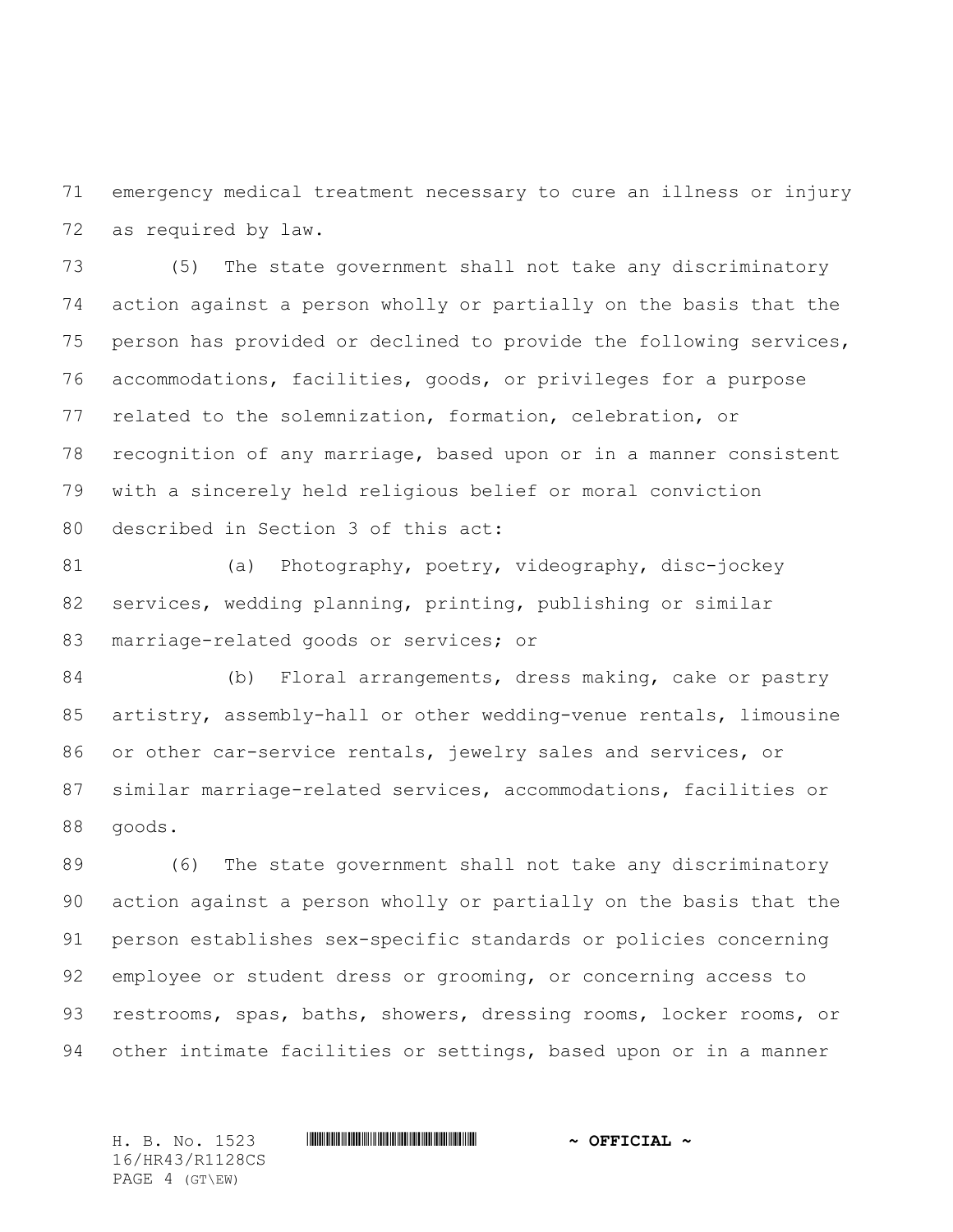consistent with a sincerely held religious belief or moral conviction described in Section 3 of this act.

 (7) The state government shall not take any discriminatory action against a state employee wholly or partially on the basis that such employee lawfully speaks or engages in expressive conduct based upon or in a manner consistent with a sincerely held religious belief or moral conviction described in Section 3 of this act, so long as:

 (a) If the employee's speech or expressive conduct occurs in the workplace, that speech or expressive conduct is consistent with the time, place, manner and frequency of any other expression of a religious, political, or moral belief or conviction allowed; or

 (b) If the employee's speech or expressive conduct occurs outside the workplace, that speech or expressive conduct is in the employee's personal capacity and outside the course of performing work duties.

 (8) (a) Any person employed or acting on behalf of the state government who has authority to authorize or license marriages, including, but not limited to, clerks, registers of deeds or their deputies, may seek recusal from authorizing or licensing lawful marriages based upon or in a manner consistent with a sincerely held religious belief or moral conviction described in Section 3 of this act. Any person making such recusal shall provide prior written notice to the State Registrar

H. B. No. 1523 \*HR43/R1128CS\* **~ OFFICIAL ~** 16/HR43/R1128CS PAGE 5 (GT\EW)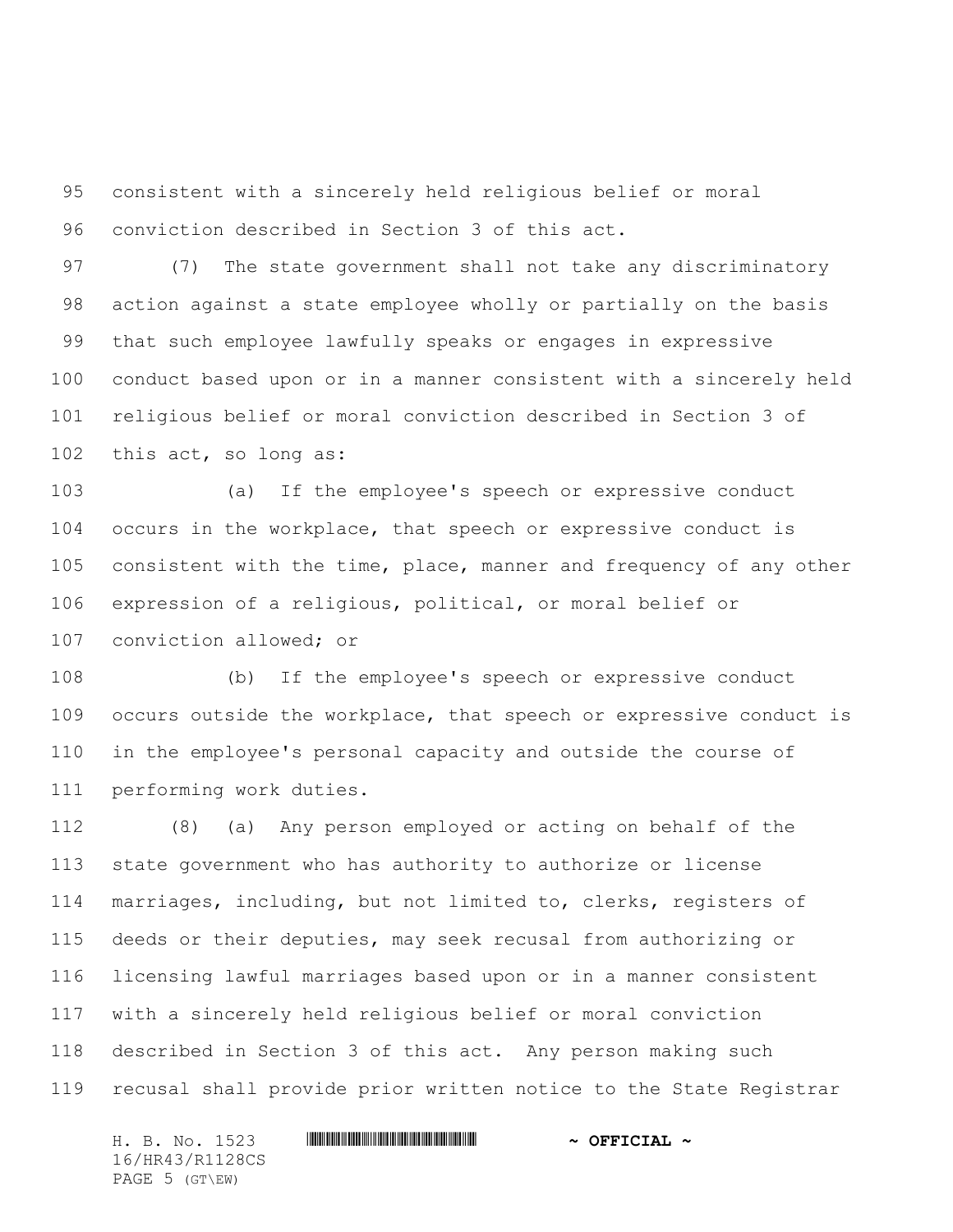120 of Vital Records who shall keep a record of such recusal, and the state government shall not take any discriminatory action against that person wholly or partially on the basis of such recusal. The person who is recusing himself or herself shall take all necessary steps to ensure that the authorization and licensing of any legally valid marriage is not impeded or delayed as a result of any recusal.

 (b) Any person employed or acting on behalf of the state government who has authority to perform or solemnize marriages, including, but not limited to, judges, magistrates, 130 justices of the peace or their deputies, may seek recusal from performing or solemnizing lawful marriages based upon or in a manner consistent with a sincerely held religious belief or moral conviction described in Section 3 of this act. Any person making such recusal shall provide prior written notice to the Administrative Office of Courts, and the state government shall not take any discriminatory action against that person wholly or partially on the basis of such recusal. The Administrative Office of Courts shall take all necessary steps to ensure that the performance or solemnization of any legally valid marriage is not impeded or delayed as a result of any recusal.

 **SECTION 4.** (1) As used in this act, discriminatory action includes any action taken by the state government to:

143 (a) Alter in any way the tax treatment of, or cause any tax, penalty, or payment to be assessed against, or deny, delay,

H. B. No. 1523 **. WALLER WEIGHT AND ALL AND A STATE OF PETCIAL ~** 16/HR43/R1128CS PAGE 6 (GT\EW)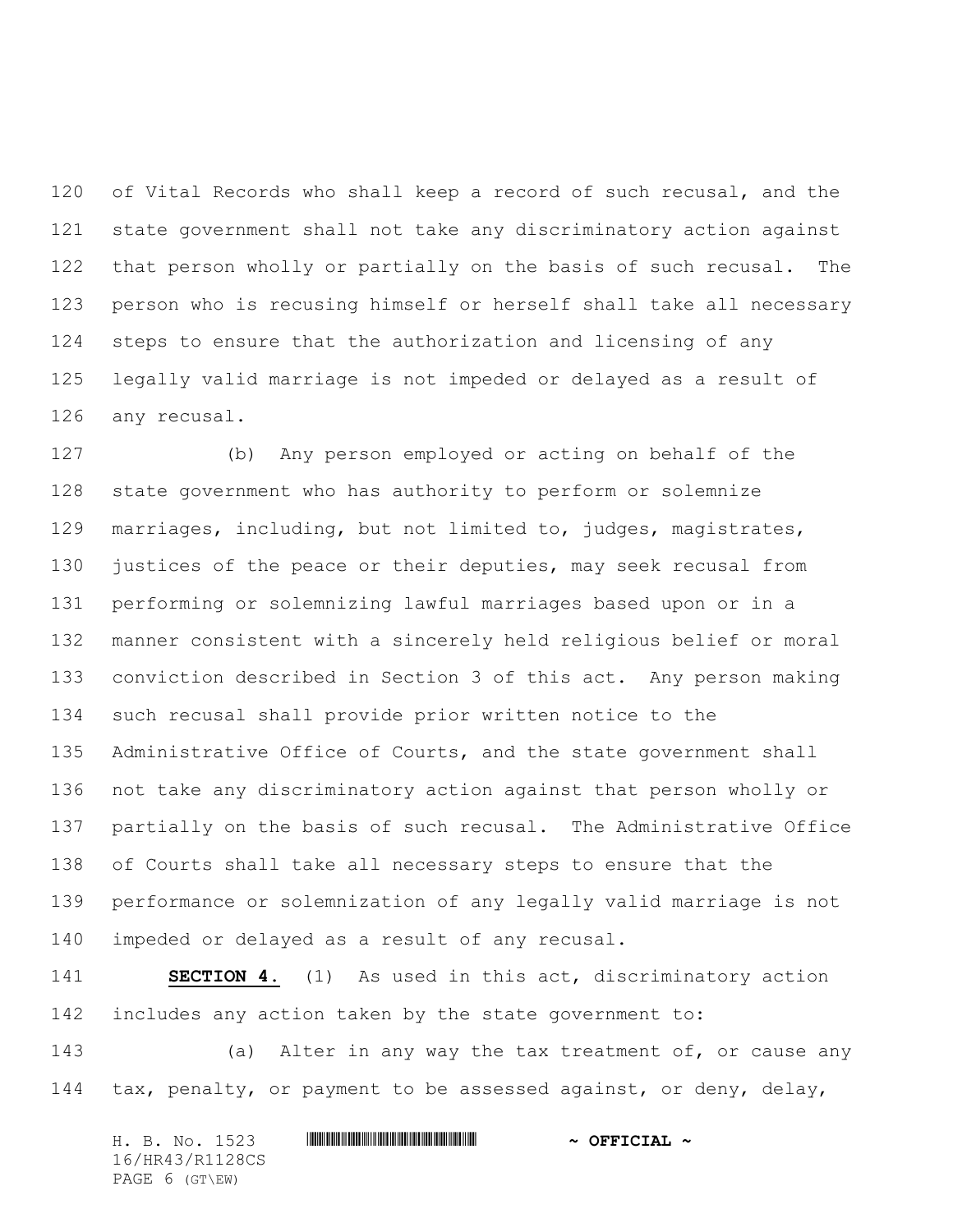revoke, or otherwise make unavailable an exemption from taxation 146 of any person referred to in Section 4 of this act;

 (b) Disallow, deny or otherwise make unavailable a deduction for state tax purposes of any charitable contribution 149 made to or by such person;

 (c) Withhold, reduce, exclude, terminate, materially alter the terms or conditions of, or otherwise make unavailable or deny any state grant, contract, subcontract, cooperative agreement, guarantee, loan, scholarship, or other similar benefit from or to such person;

 (d) Withhold, reduce, exclude, terminate, materially alter the terms or conditions of, or otherwise make unavailable or deny any entitlement or benefit under a state benefit program from or to such person;

 (e) Impose, levy or assess a monetary fine, fee, 160 penalty or injunction;

 (f) Withhold, reduce, exclude, terminate, materially alter the terms or conditions of, or otherwise make unavailable or deny any license, certification, accreditation, custody award or agreement, diploma, grade, recognition, or other similar benefit, position, or status from or to any person; or

 (g) Refuse to hire or promote, force to resign, fire, demote, sanction, discipline, materially alter the terms or conditions of employment, or retaliate or take other adverse

H. B. No. 1523 \*HR43/R1128CS\* **~ OFFICIAL ~** 16/HR43/R1128CS PAGE 7 (GT\EW)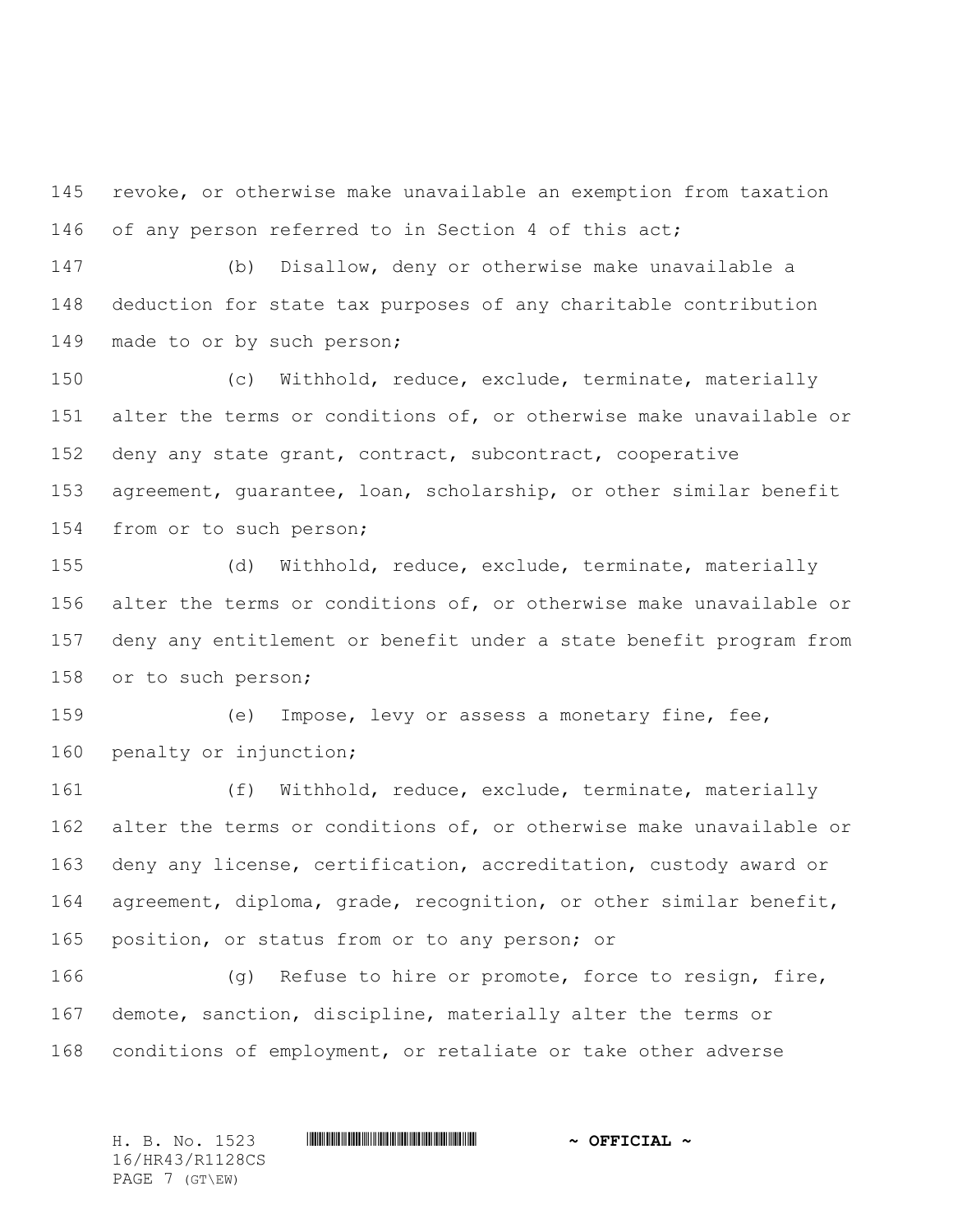employment action against a person employed or commissioned by the state government.

 (2) The state government shall consider accredited, licensed 172 or certified any person that would otherwise be accredited, 173 licensed or certified, respectively, for any purposes under state law but for a determination against such person wholly or partially on the basis that the person believes, speaks or acts in accordance with a sincerely held religious belief or moral conviction described in Section 3 of this act.

 **SECTION 5.** (1) A person may assert a violation of this act as a claim against the state government in any judicial or administrative proceeding or as defense in any judicial or administrative proceeding without regard to whether the proceeding 182 is brought by or in the name of the state government, any private person or any other party.

 (2) An action under this act may be commenced, and relief may be granted, in a court of the state without regard to whether the person commencing the action has sought or exhausted available administrative remedies.

 (3) Violations of this act which are properly governed by Chapter 46, Title 11, Mississippi Code of 1972, shall be brought in accordance with that chapter.

 **SECTION 6.** Any person who successfully asserts a claim or defense under this act may recover:

(a) Declaratory relief;

H. B. No. 1523 \*HR43/R1128CS\* **~ OFFICIAL ~** 16/HR43/R1128CS PAGE 8 (GT\EW)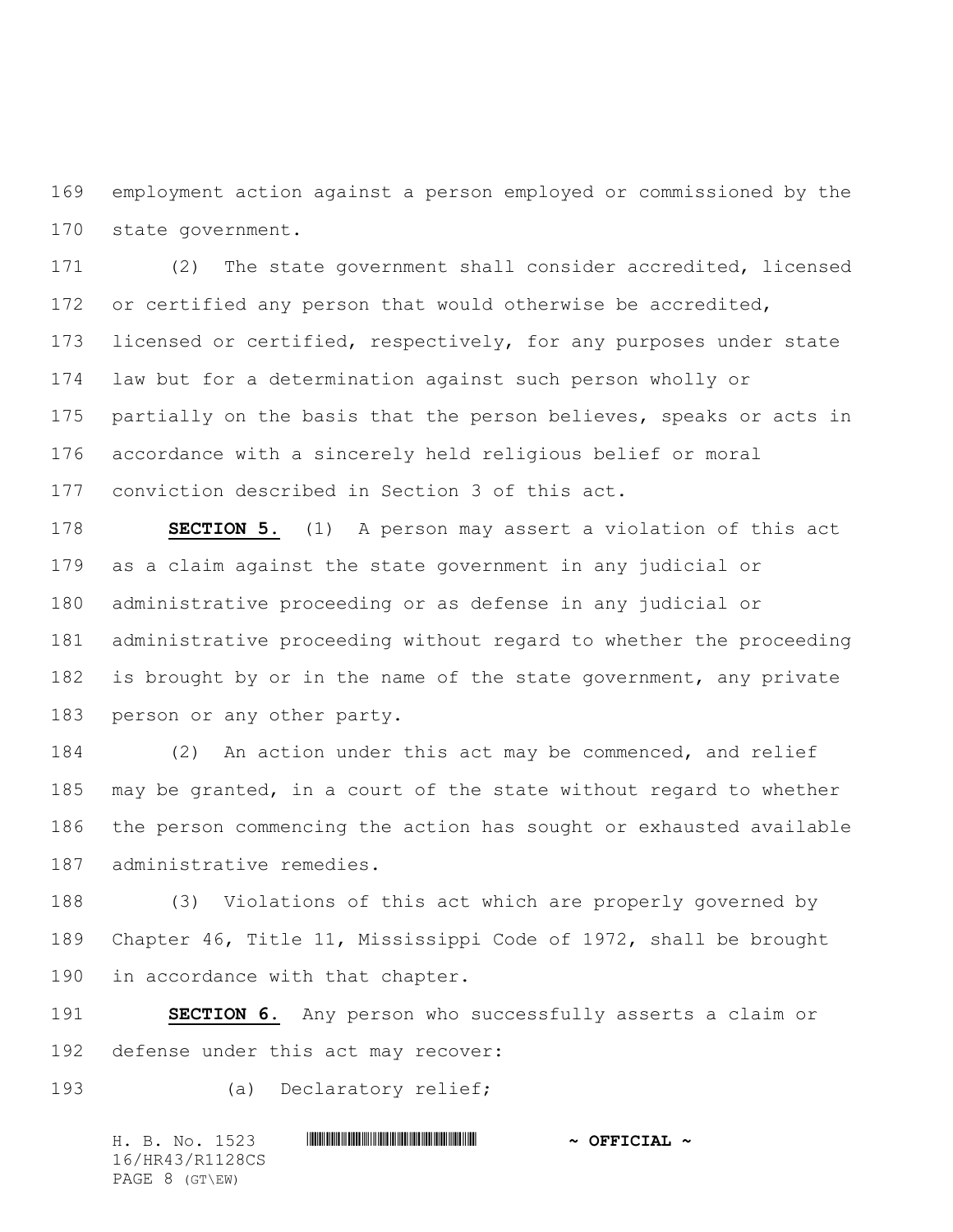(b) Injunctive relief to prevent or remedy a violation 195 of this act or the effects of such a violation;

 (c) Compensatory damages for pecuniary and nonpecuniary losses;

 (d) Reasonable attorneys' fees and costs; and (e) Any other appropriate relief except only declaratory relief and injunctive relief shall be available against a private person not acting under color of state law upon a successful assertion of a claim or defense under this act.

 **SECTION 7.** A person must bring an action to assert a claim under this act not later than two (2) years after the date that the person knew or should have known that a discriminatory action was taken against that person.

 **SECTION 8.** (1) Sovereign, governmental and qualified immunities to suit and from liability are waived and abolished to the extent of liability created by Section 7 of this act, and a person may sue the state government, except state courts, for damages allowed by Section 7 of this act.

 (2) Notwithstanding subsection (2) of this section, this section does not waive or abolish sovereign immunity to suit and from liability under the Eleventh Amendment to the United States Constitution.

 **SECTION 9.** (1) This act shall be construed in favor of a broad protection of free exercise of religious beliefs and moral

H. B. No. 1523 \*HR43/R1128CS\* **~ OFFICIAL ~** 16/HR43/R1128CS PAGE 9 (GT\EW)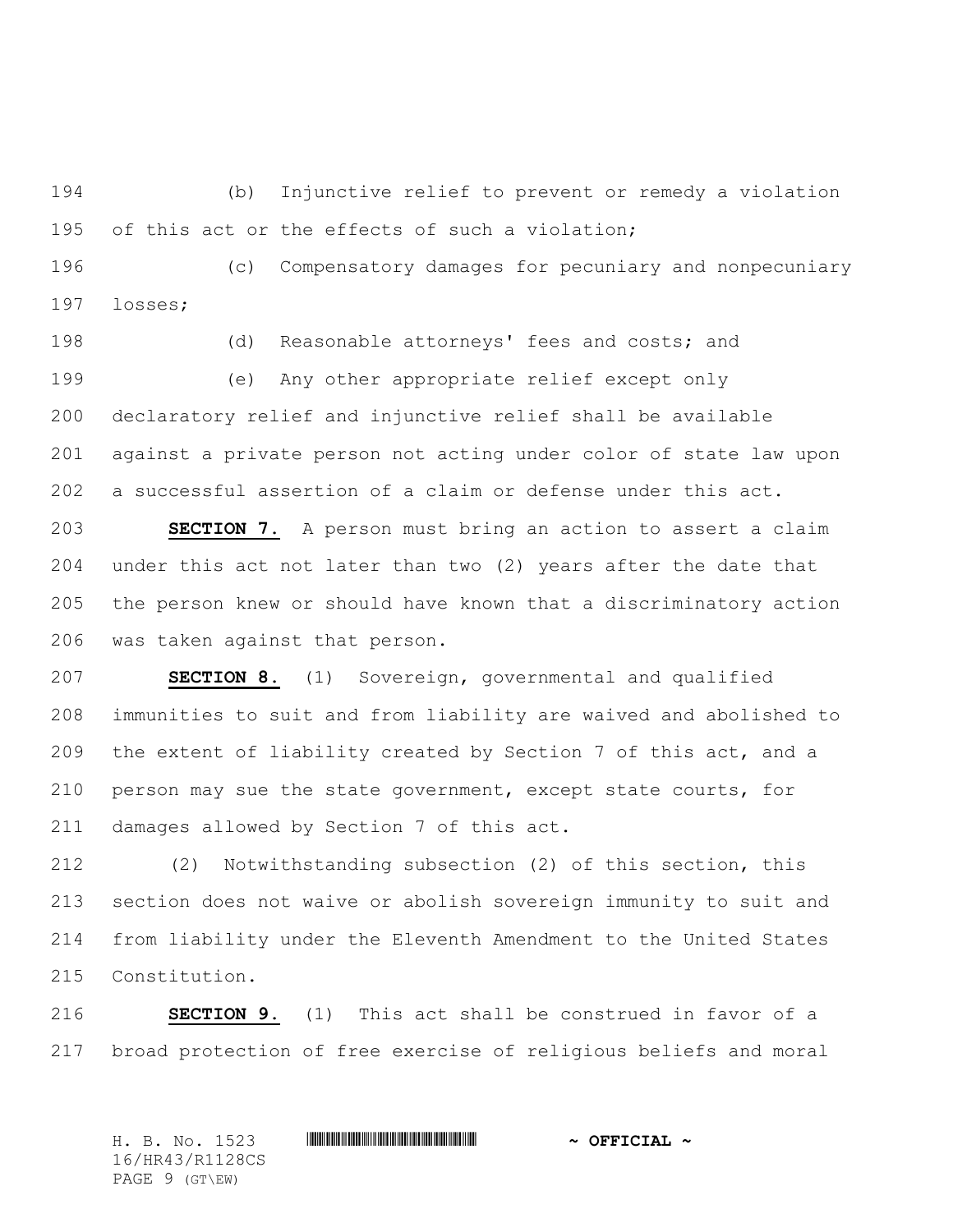convictions, to the maximum extent permitted by the state and federal constitutions.

 (2) The protection of free exercise of religious beliefs and moral convictions afforded by this act are in addition to the protections provided under federal law, state law, and the state and federal constitutions. Nothing in this act shall be construed to preempt or repeal any state or local law that is equally or more protective of free exercise of religious beliefs or moral convictions. Nothing in this act shall be construed to narrow the meaning or application of any state or local law protecting free exercise of religious beliefs or moral convictions. Nothing in this act shall be construed to prevent the state government from providing, either directly or through an individual or entity not seeking protection under this act, any benefit or service authorized under state law.

 (3) This act applies to, and in cases of conflict supersedes, each statute of the state that impinges upon the free exercise of religious beliefs and moral convictions protected by this act, unless a conflicting statute is expressly made exempt 237 from the application of this act. This act also applies to, and in cases of conflict supersedes, any ordinance, rule, regulation, order, opinion, decision, practice or other exercise of the state government's authority that impinges upon the free exercise of religious beliefs or moral convictions protected by this act.

H. B. No. 1523 \*HR43/R1128CS\* **~ OFFICIAL ~** 16/HR43/R1128CS PAGE 10 (GT\EW)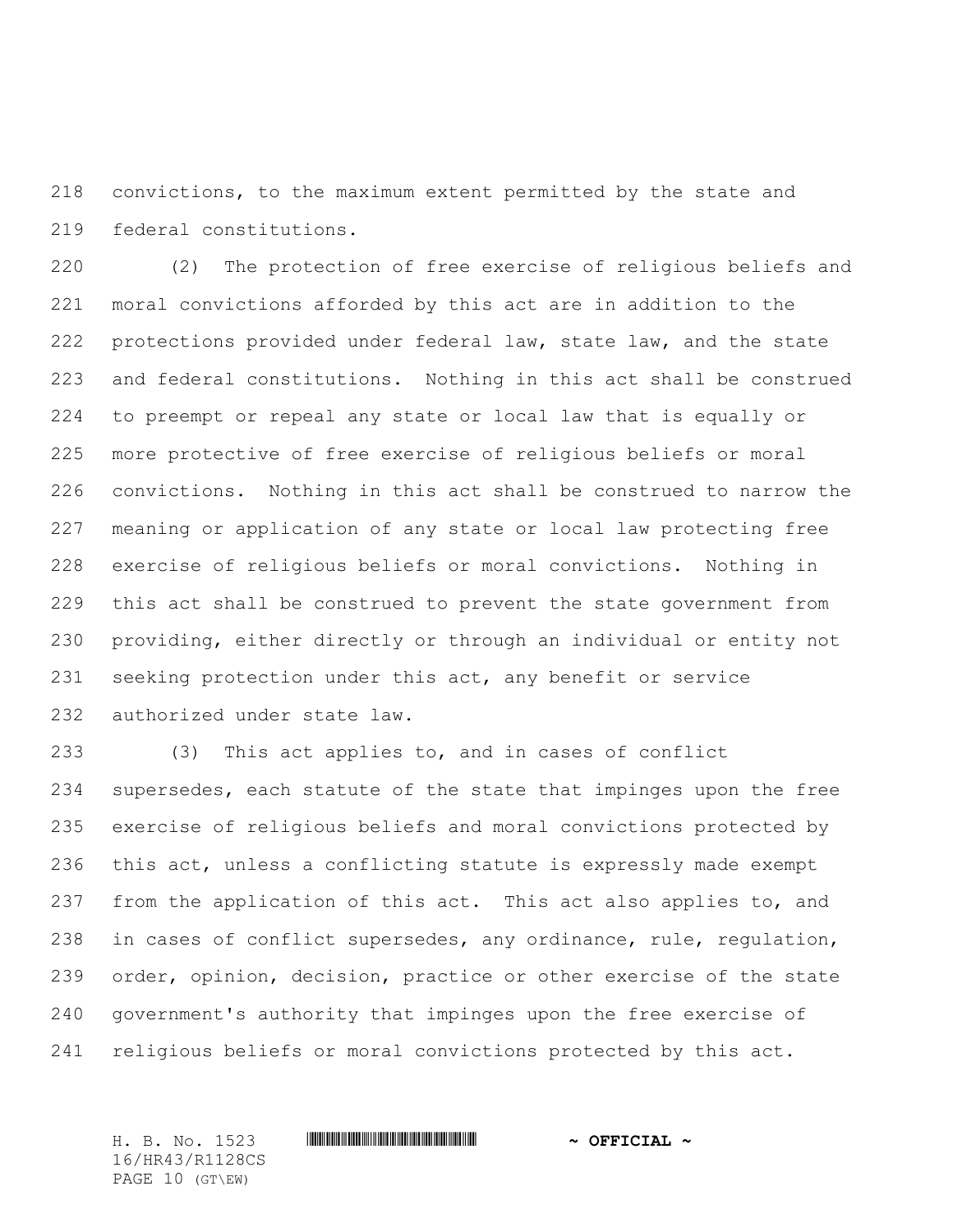**SECTION 10.** As used in Section 1 through 10 of this act, the following words and phrases shall have the meanings ascribed in this section unless the context clearly indicates otherwise: (1) "State benefit program" means any program administered 246 or funded by the state, or by any agent on behalf of the state, providing cash, payments, grants, contracts, loans or in-kind assistance.

(2) "State government" means:

 (a) The State of Mississippi or a political subdivision of the state;

 (b) Any agency of the state or of a political subdivision of the state, including a department, bureau, board, commission, council, court or public institution of higher education;

 (c) Any person acting under color of state law; and (d) Any private party or third party suing under or enforcing a law, ordinance, rule or regulation of the state or political subdivision of the state.

(3) "Person" means:

 (a) A natural person, in his or her individual capacity, regardless of religious affiliation or lack thereof, or in his or her capacity as a member, officer, owner, volunteer, employee, manager, religious leader, clergy or minister of any entity described in this section;

(b) A religious organization;

H. B. No. 1523 \*HR43/R1128CS\* **~ OFFICIAL ~** 16/HR43/R1128CS PAGE 11 (GT\EW)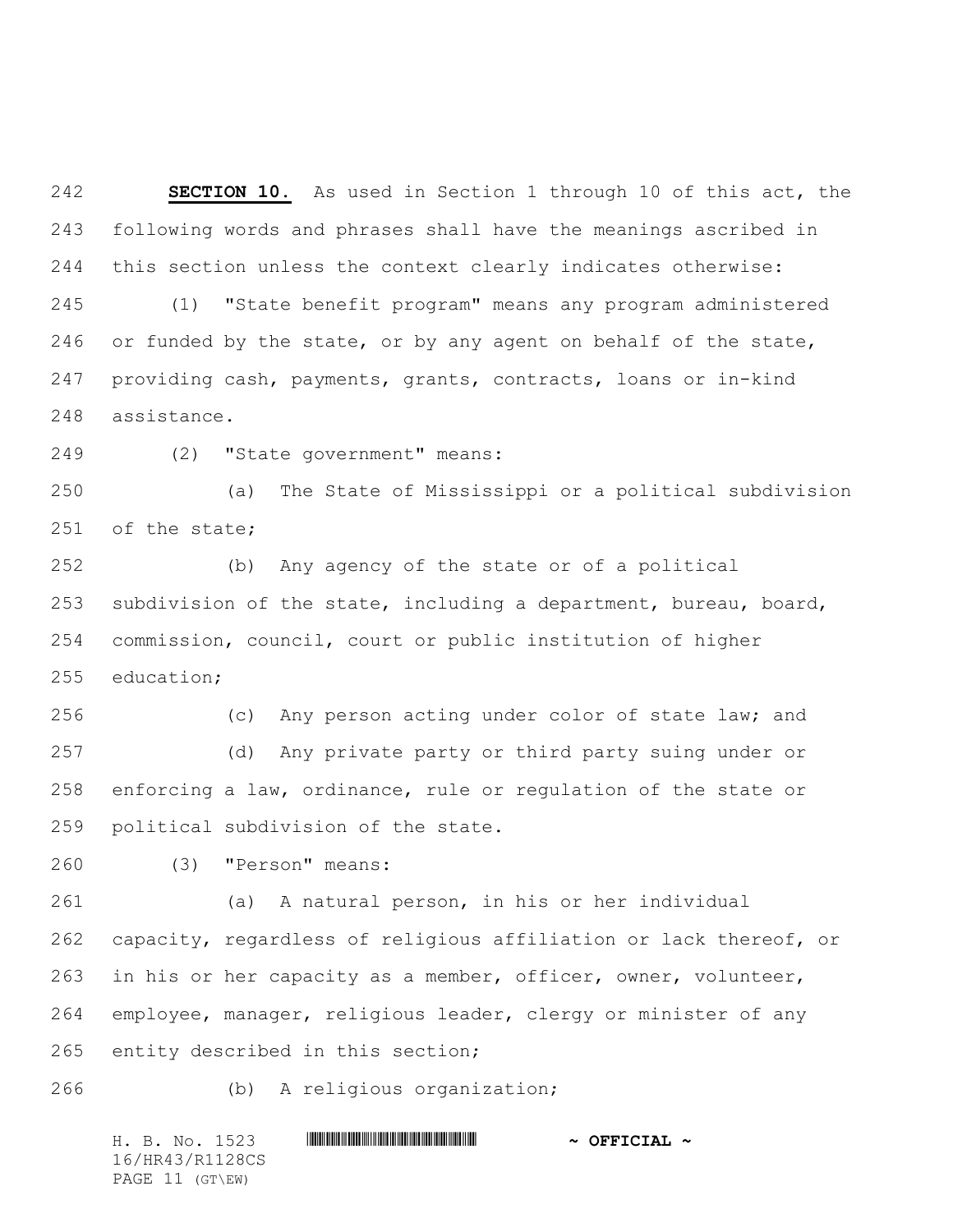(c) A sole proprietorship, or closely held company, partnership, association, organization, firm, corporation, cooperative, trust, society or other closely held entity operating with a sincerely held religious belief or moral conviction described in Section 2 of this act; or

 (d) Cooperatives, ventures or enterprises comprised of two (2) or more individuals or entities described in this subsection.

(4) "Religious organization" means:

 (a) A house of worship, including, but not limited to, churches, synagogues, shrines, mosques and temples;

 (b) A religious group, corporation, association, school or educational institution, ministry, order, society or similar entity, regardless of whether it is integrated or affiliated with 281 a church or other house of worship; and

 (c) An officer, owner, employee, manager, religious leader, clergy or minister of an entity or organization described in this subsection (4).

 (5) "Adoption or foster care" or "adoption or foster care service" means social services provided to or on behalf of children, including:

(a) Assisting abused or neglected children;

 (b) Teaching children and parents occupational, homemaking and other domestic skills;

(c) Promoting foster parenting;

H. B. No. 1523 \*HR43/R1128CS\* **~ OFFICIAL ~** 16/HR43/R1128CS PAGE 12 (GT\EW)